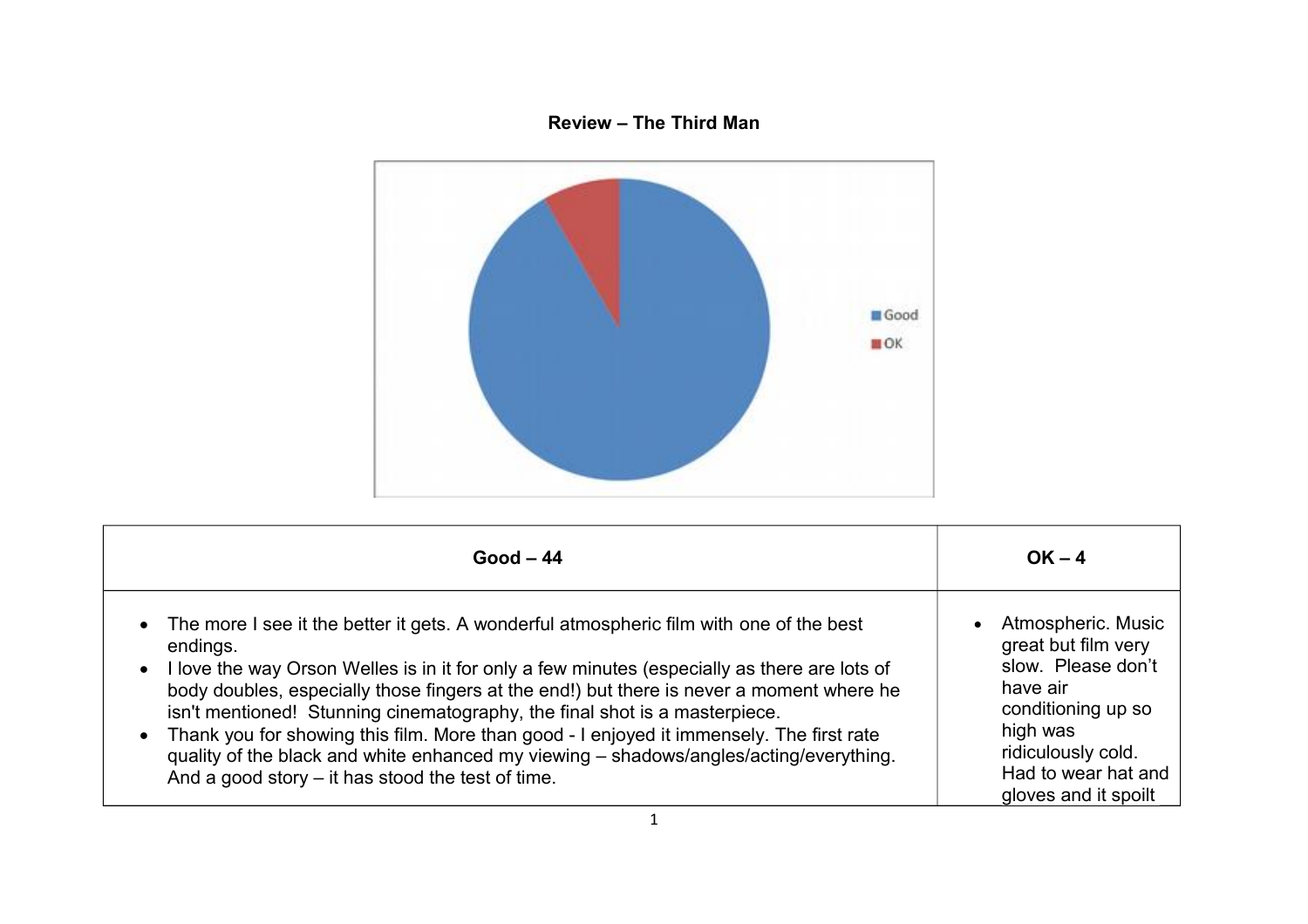- One 'good' and one 'better than good'. We really appreciate the programming group's decision to schedule some classics.
- Well worth waiting to see again though a pity about the distorted sound. Check Wikipedia if you missed some of the Orson Welles dialogue in the Prater Ferris wheel scene which itself is worth looking up. Built by an English engineer, for instance, in 1897. The scenes in the sewage tunnels were brilliantly shot and the whole film full of wonderful atmosphere set against a backdrop of magnificent Viennese architecture. It brought back many memories. Thank you.
- My guest and I enjoyed reacquainting ourselves with *The Third Man*. The film itself is gripping; the music just fits in with the mood and acting. We also enjoyed listening to the "BBC-accents" and watching some then fashionable ways of wearing coats loosely over the shoulders. We agreed that it is a film that really used black and white possibilities to the full. It is hard to imagine it being made in colour. Thank you for choosing *The Third Man* and thank you for our sweets as well. It was a good evening.
- We both enjoyed the film but found the sound indistinct (would have had the sub titles on at home!). The talk on cinema in Norfolk was most interesting - thank you.
- Brilliant cinematography; contrasts of light and dark, shadows, angles, iconic images. So much better on the big screen. Really enjoyed seeing it for about the fifth time.
- The chase through the sewers was very tense. The symbolic execution of the corrupt blackmarketeer by his upstanding childhood friend was effectively based in strong characterisation. Everyone had imperfections and was tainted by post-war corruption. So believable!
- I must have seen this film several times before on TV and never really paid attention. This time I really concentrated and can see why it is still being shown and appreciated. A good story grippingly portrayed.
- Neither of us had seen it before. It has worn well.
- Good bordering on Excellent. I have always loved *The Third Man* and seeing it on the big screen made it an even better experience. I did find the soundtrack somewhat muffled at times but it did not detract from my enjoyment. I think this is one of a few films which would not work in colour. Love all the shadows & silhouettes. Orson Welles at his best too. Many thanks for showing this excellent film.

the evening.

- $\bullet$  I thought the film last night was OK. Although the sound was up I found some of the dialogue hard to understand.
- It lacked the impact I remember when I first saw it many years ago.
- Photography brilliant, music brilliant, script clunky and story wooden, thought G. Green was better than that. Very interesting from an historical point of view. Not enough swearing!!!